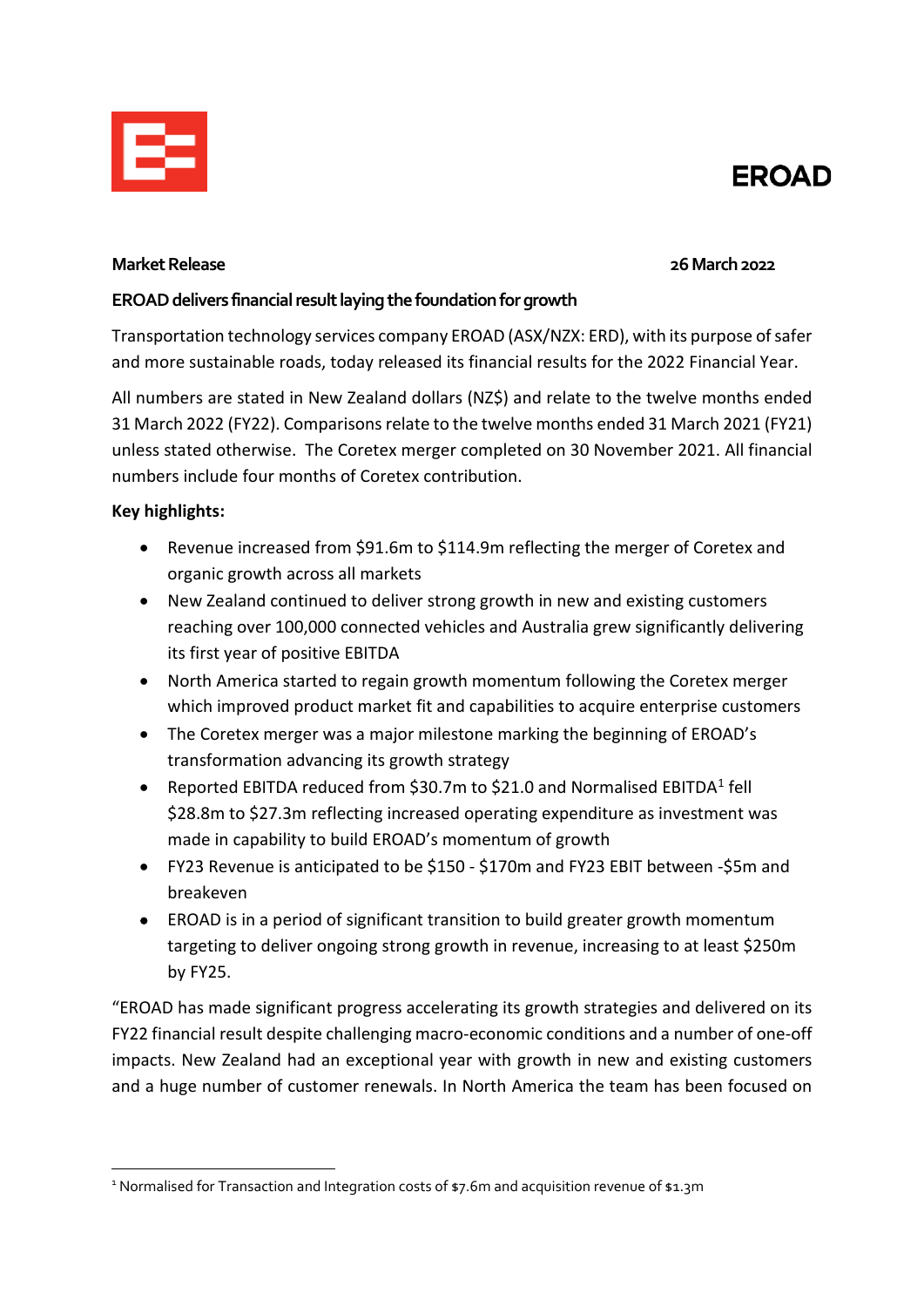improving our product market fit and enterprise capabilities through R&D and the merger with Coretex to regain growth momentum" said Mark Heine, Acting Chief Executive Officer.

EROAD Chair Graham Stuart says: "The Coretex merger marks the beginning of a transition for EROAD by doubling down on our North American growth strategy. Through the integration we will add resource and sharpen our focus on this market to ensure we deliver on this strategy while retaining focus and resource on our successful New Zealand business and the growth option Australia provides in the medium term."

#### **Financial results reflect investment in capabilities for future growth**

Revenue increased from \$91.6m to \$114.9m reflecting the merger of Coretex and organic growth in units, dashcams and additional add-on subscriptions sold to customers.

Over the period, contracted units grew by 64% to 208,697 reflecting the merger of Coretex which added 66,157 units on 30 November 2021 and organic growth across all the markets. New Zealand has had yet another successful year, achieving good growth despite the challenges that COVID-19 has brought. Australia delivered its first year of positive EBITDA reflecting the successful completion of the Venita roll-out and continued growth in small-tomedium customers. North America growth slowed prior to the merger of Coretex as EROAD experienced high churn from its small-to-medium size customers through the 3G to 4G upgrade programme. Growth gained momentum following the merger with Coretex, which improved EROAD's product market fit and increased capability to win enterprise customers

EROAD's stand-alone Asset Retention Rate remained high at 93.4% (FY21: 94.9%). It was pleasing to see some 1,131 customers renew their plan over the year, representing some 31,597 contracted units reflecting high renewals from New Zealand enterprise accounts and the North American 3G upgrade programme. Coretex's Asset Retention Rate was 98.4% since the completion of the merger, reflecting low enterprise customer churn in North America and Australia. EROAD's Annualised Monthly Recurring Revenue metric, which provides a forward view of sustainable revenue, increased from \$88.4m to \$134.6m at 31 March 2022 and Future Contracted Income increased from \$141.9m to \$190.2m reflecting the considerable number of renewals that occurred during the period as well as the addition of Coretex contracts.

Operating expenditure increased significantly from \$61.2m to \$93.9m. This increase includes transaction and integration costs (\$7.6m), four months of Coretex operating expenditure (\$13.6m) and increased employee costs (\$8.3m) as EROAD invested in its people capability in a tight labour market to ensure delivery of its future growth strategy.

Accordingly, reported EBITDA reduced from \$30.4m to \$21.0m, representing an EBITDA margin of 18%. For FY22, once transaction and integration costs are excluded, normalised EBITDA is \$27.3m, a decrease from normalised EBITDA for FY21 of \$28.8m. EROAD's normalised EBITDA margin is 24%. EBIT fell from \$5.1m in FY21 to a reported loss of \$7.2m and a normalised EBIT of \$0.9m reflecting significantly higher non-cash amortisation and depreciation following the acquisition of Coretex.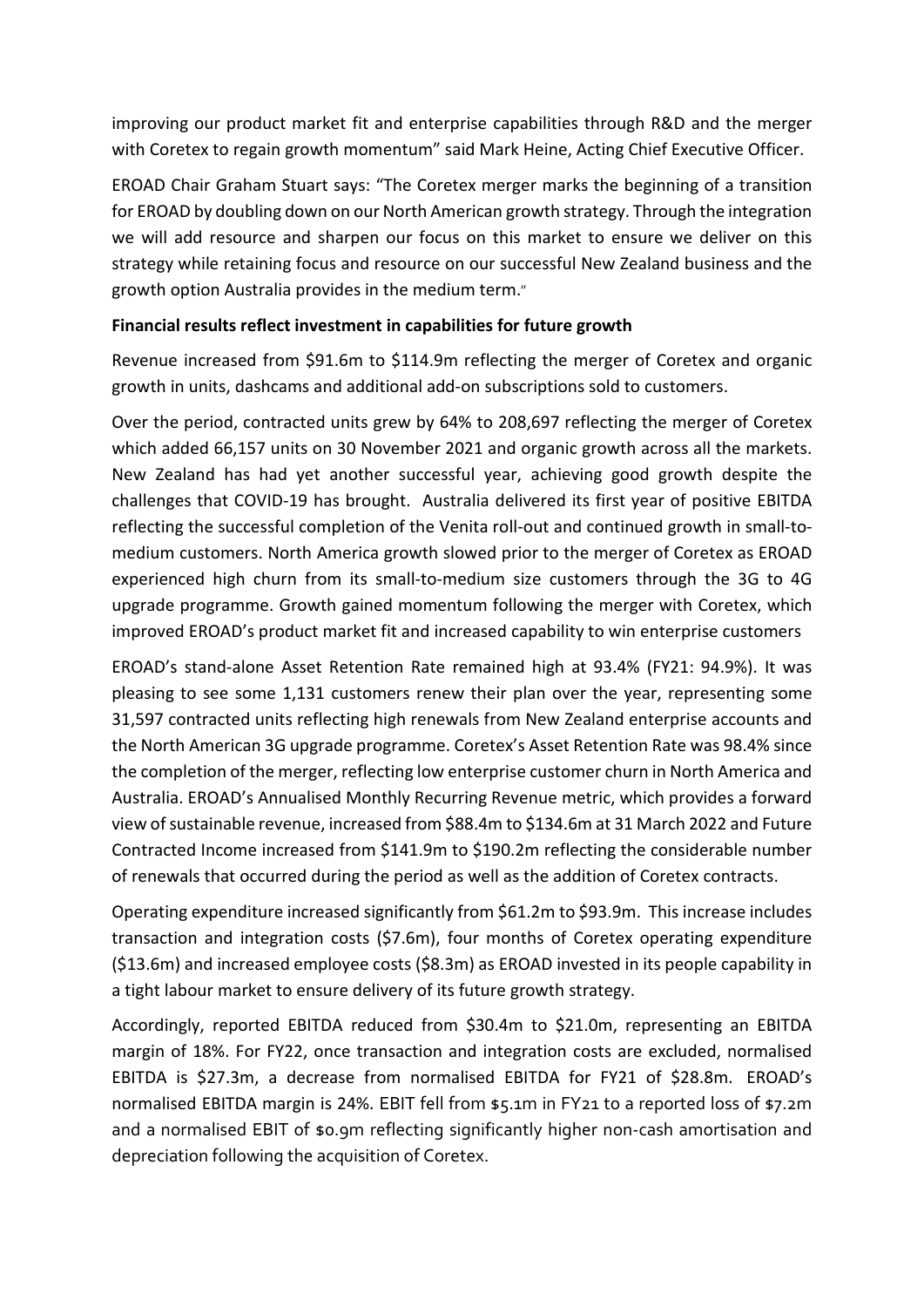As anticipated, research and development spend increased from \$21.3m to \$31.8m, of which \$1.4m related to integration. As EROAD moves ahead with its growth strategies, research and development continues to focus on opening up our addressable market for Enterprise customers. For FY23, R&D is expected to increase to around \$38m.

## **Significant progress accelerating growth strategies**

EROAD continued to extend its platform offering with a focus on opening up the addressable market for Enterprise customers. During the year EROAD has released 10 enhancements and nine new products to enable growth, including Clarity Solo Dashcam, EROAD Analyst, EROAD Where Mini Tags, EROAD Geoalerts and EROAD Satellite communications. EROAD has now built up a video telematics portfolio with the launch of Clarity dashcam in March 2021, Clarity Solo (with no in-cab requirement for a pre-installed EHUBO unit) in October and the Coretex Corevision camera launching in FY23 in North America .

In what was a major milestone for EROAD, on 30 November 2021, EROAD completed the Coretex merger. Significant progress has been made with the integration of the Coretex business with sales activities already underway with the Coretex 360 platform and Corehub hardware solutions provided as EROAD's next generation platform solution. The merger also provided access to a large pipeline of enterprise customers, and since completion, solid progress has been achieved towards securing this business, with a number of pilots for potential large enterprise customers in progress. In the North American market alone, EROAD currently has eight Enterprise customer pipeline opportunities at the pilot stage relating to potential opportunities of around 26,000 units.

The merger also accelerates EROAD's growth by adding new strategic customer verticals, broadening our product offering and customer base and positions EROAD to become a bigger player in International telematics.

The integration of the two businesses is targeted to complete over the next year with the focus in H1 FY23 being on a strategy refresh of the merged businesses to maximise synergies, integration of the key products and platform by the end of CY2022 and aligning our customer service models across the markets to set our customer service levels apart from our peers.

#### **Chief Executive Succession**

In April this year, it was announced that EROAD's founder, Steven Newman, would be stepping down from EROAD's Board and as Chief Executive Officer. Over his long career as an entrepreneur, Steven has been an innovative visionary in digitizing the transport sector with the aim making our roads safer and more sustainable. In EROAD, he has created a great New Zealand success story and positioned it to become a significant player in the international telematics market. EROAD thanks Steven again for his inspirational leadership, vision and enormous work effort without which EROAD would not be where it is today.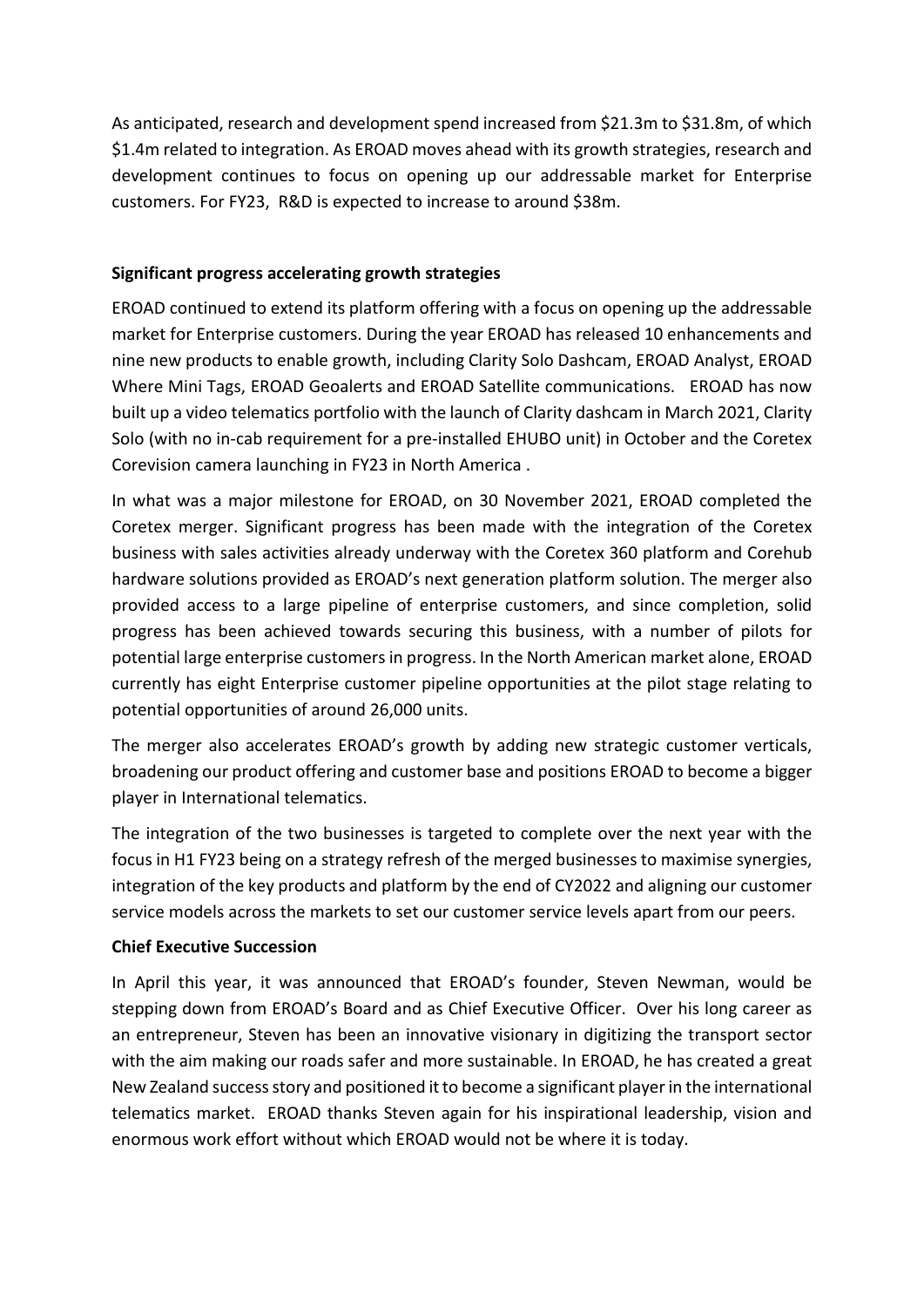As with many companies, particularly in the technology space, it is important that founder succession is actively planned for, and the Board, including Steven, began a global search process in late 2021 for a new Chief Executive Officer, to allow Steven to step back from the day to day responsibility of leading the company. EROAD has transformed significantly over its 14 year history, including the recent acquisition of Coretex. Accordingly, now is the right time for a new Chief Executive Officer. The global search process has progressed well and is now in the final stages of an appointment, with an announcement expected soon.

On Steven's resignation the EROAD Board had no hesitation in appointing Mark Heine, EROAD's General Counsel and Company Secretary as Acting Chief Executive Officer while the Board concluded the process. EROAD is in the fortunate position of having executives of Mark's calibre to play key roles in leading our next phase of growth.

#### **Well positioned to increase momentum in FY23 and beyond**

Looking ahead to FY23, growth momentum is expected to further build through the year with the successful conversion of some of the North American enterprise pipeline opportunities. The enterprise pipeline remains robust with a total of 18 enterprise customers at the pilot stage across all the markets, representing some 30,700 units and 10,000 microtags.

Revenue growth for FY23 will reflect the lumpy nature of enterprise sales and the phasing of the hardware roll-outs. In addition, there are a number of enterprise customers due to renew their contracts during the year. It is anticipated Revenue will be between \$150 million to \$170 million, reflecting the contribution of a full year of Coretex and continued growth across all the markets. FY22 has been a significant year of investment in capability to prepare for growth and this investment will continue into FY23. As a result, EROAD is targeting normalised EBIT of between -\$5m to breakeven (FY22: -\$0.9m). It is expected operating leverage will improve from FY24 onwards.

Last year EROAD started a significant period of transition despite challenging macro-economic conditions across all of the markets. EROAD has accelerated its growth strategies and is well positioned to build greater growth momentum over FY23 and beyond. Longer term, EROAD is targeting to deliver ongoing strong growth in revenue, of at least \$250m by FY25.

EROAD will release its Annual Report and Sustainability Report in June.

#### **Ends**

Authorised for release to the NZX and ASX by EROAD's Board of Directors.

#### **Conference Call details:**

EROAD's Acting Chief Executive Officer, Mark Heine, and Acting Chief Financial Officer, Margaret Delany, will give a presentation on the company's financial and operational performance for FY22 via a teleconference commencing on Thursday 26 May 2022 at 11:00am NZT.

Register in advance for this webinar: When: Thursday 26 May 2022